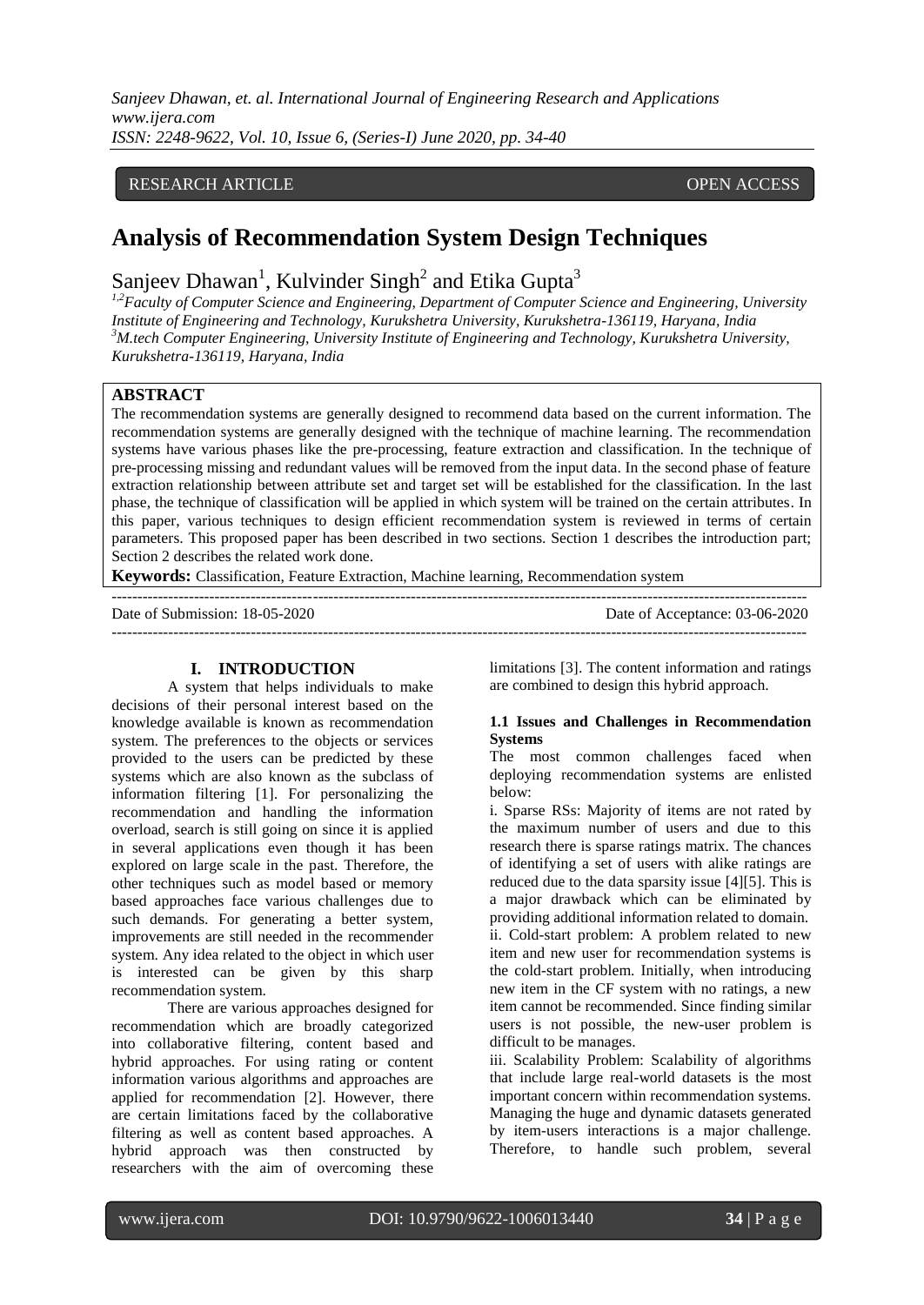advanced large-scale assessment approaches have been designed.

iv. Privacy Issue: Collecting as much data as possible and exploiting it to the highest level is the task of recommendation systems such that the quality of personalized recommendations can be generated. However, the users might get a negative impression about the privacy since too much knowledge about them is known to the system. Therefore, to use the data in highly sensible and careful manner, various techniques need to be introduced [6].

v. Robustness of RSs: Robustness to attacks is another major challenge of recommendation systems. It is also known as its performance measure. Based on few attack models, some fake user profiles could be generated by an attacker with the aim of achieving personal profits. These affect the performance outputs of systems.

vi. Recommenders in Mobile Devices: With the increase in development of wireless networks and mobile devices, the popularity of location-based services is increasing. Thus, an important role is played here by the geographical information. When moving across various locations, the users might attain several recommendations. To use the available limited resources in effective and efficient manner, possible computational solutions are required by mobile user interfaces.

# **1.2 Machine Learning**

Machine learning learns machines the way of handling data in more efficient manner. Occasionally, it becomes impossible for someone for interpreting the pattern or extracting knowledge from the data. In such a situation, machine learning plays an important role. The popularity of machine learning is increasing with the availability of massive volume of datasets [7]. A number of applications make use of machine learning for extracting important knowledge. These applications include medicine, military; agriculture etc. learning from data is the main objective of machine learning. A lot of research works have been carried out for making machines independent in learning. In order to resolve this issue, various mathematicians and programmers implement different techniques.

A. Supervised Learning: The algorithms requiring outside support are known as supervised machine learning algorithms. These algorithms divide input dataset into training and test dataset. The train dataset comprises output variable [8]. The prediction or classification of this variable is vital. The learning of some sort of patterns is carried out by all algorithms from the training dataset. These patterns are applied to the test dataset which need to be predicted or classified. Figure 2 explains the working of supervised machine learning algorithms. In this work, a discussion have made on three most popular supervised machine learning algorithms. These algorithms are:

- i. Decision Tree: DT or Decision tree performs the grouping of features by arranging them on the basis of their values. This algorithm is particularly employed to do classification. There are the nodes and branches in every tree. Every node displays features in a group selected for classification. Every branch embodies a value possible for a node [9].
- ii. Naïve Bayes: NB (Naïve Bayes) generally focuses on the text classification. It is mostly employed to do clustering and classification. The fundamental design of Naïve Bayes is based on the conditional probability. It generates trees on the basis of their probability of occurrence. Bayesian Network is the other name given to these trees.
- iii. Support Vector Machine: SVM (Support Vector Machine) is a very popular existing machine learning algorithm. It is generally employed to do classification. The working of this algorithm is based on the concept of margin computation. On the whole, it represents margins among the classes[10] .

# **II. RELATED WORK**

A new technique was designed for giving rating to merchandise by M. Vamsee Krishna Kiran, *et al.* (2017) [11]. This approach efficiently rated the product on the basis of its technological specification. For this purpose, this approach analyzed the multiple consumer reviews. The extraction of these reviews was carried out from various e-commerce sites. The key aim here was to assist customers in the buying of preferred merchandise. The future work would be focused on extracting particular reviews from different E-Commerce sites and blogs that especially considered electronic tools. Nishigandha Karbhari, *et al.* (2017) proposed a novel system for generating recommendations on the basis of score obtained by students. These models discovered optimum solutions that could remain hidden otherwise [12]. The analysis carried out on the recommendation system was implemented in college campus. This analysis provided recommendations for helping students in getting jobs in companies in the minimum possible duration. This system could be used to get results by considering the needs of companies and employees. A general idea of the recommendation systems was presented by Kunal Shah, *et al.* (2017). This work also described the current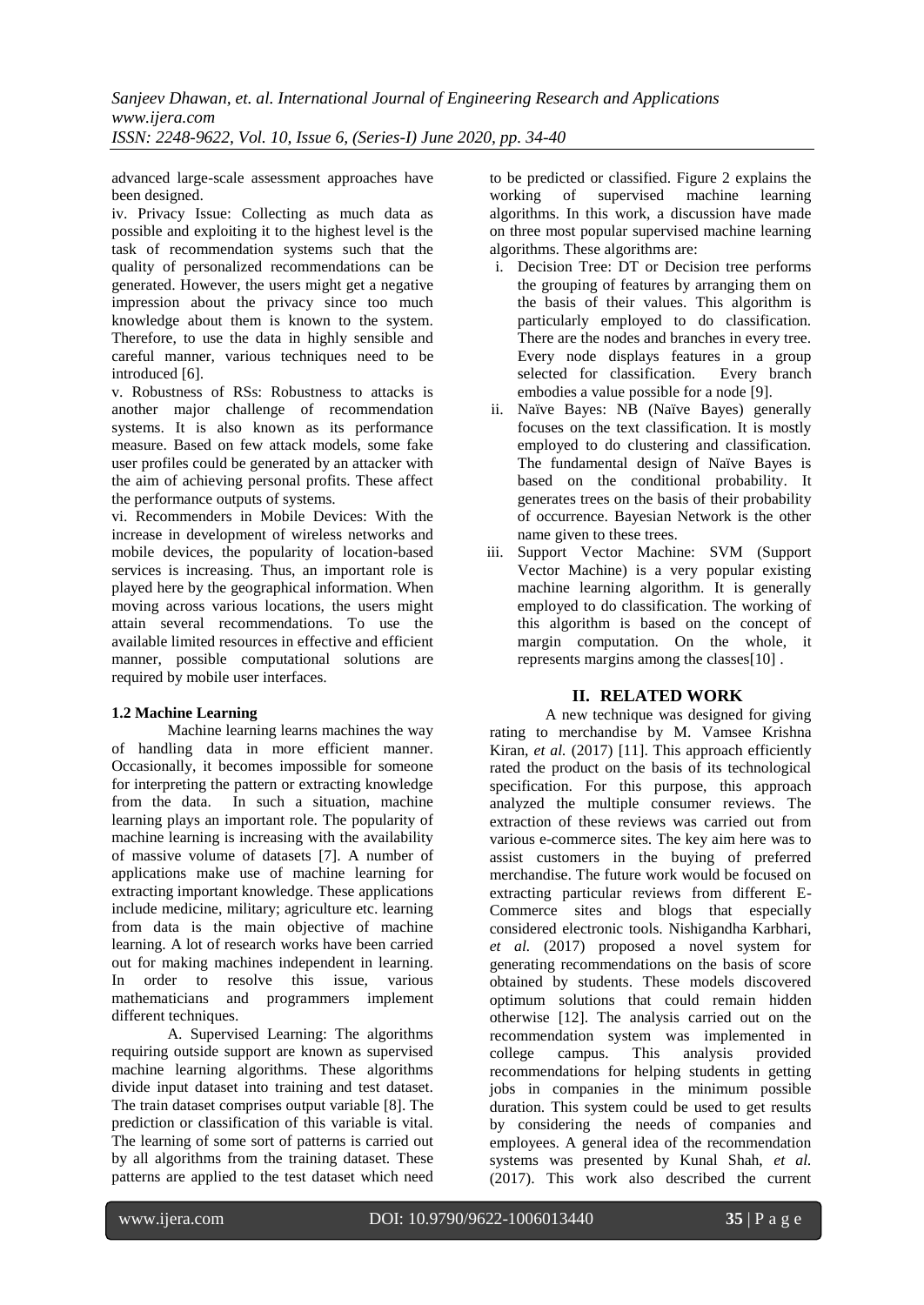generation of recommendation algorithms. Recommendation systems (RSs) are a division of information filtering system [13]. These systems had software tools and methods that provided recommendations to the customer as per their requirement. A lot of famous Ecommerce sites<br>extensively utilized these systems for extensively utilized these systems for recommending news, music, case studies, books, and goods. These systems made use of online available private, implied and local information. This works tried to explain several shortcomings of recommendation systems along with their benefits. In Thailand, an ontology based recommendation model was constructed by Natedao Thotharat, *et al.* (2017) [14]. This model used similar features of Thai local goods for product recommendation. The mapping of goods was done by this approach for identifying their features. The tested outcomes depicted that the developed approach could gain customer's interests on the basis of commonly produced recommended product. Anna Gatzioura, *et al.* (2017) designed a hybrid Case-Based Reasoning system to generate and recommend music playlists [15]. It was analyzed that the designed system could give recommendations of identical and better accuracy than some commonly employed recommendation systems. The future work would be focused on extending this system for providing more help to new recommendations. An analysis of Hadoop-based farming goods ecommerce recommendation system was presented by Jiahuan Li, *et al.* (2018) [16]. The main aim of this work was to eliminate the lack of personalized services on the available farming goods ecommerce platform. The suggested system along with resolving the issue related to the storage of large volume of data could also speedily study the behavior data of client using distributed computing. In that way, this system discovered the interests of users and provided personalized suggestion service to them. This system achieved accurate advertising of targeted customers. Simultaneously, this work provided a suggestion for the evolution of ecommerce based on farming goods. Rahul Kumar Chaurasiya, *et al.* (2018) presented a recommendation system based on reviews. The main aim of this system was to make recommendations [17]. The presented system carried out the processing of review content as the response of customer for making predictions. For this purpose, this approach used a standard collaborative filtering approach based on item. The preprocessing of unprocessed review dataset was carried out after the attainment of scores of sentiment level. The review dataset signified the comprehensive response of customer regarding the product. The recommended system outperformed

the conventional system based on rating in terms of recall and RMSE value. Another model for recommendation system was designed by Yograj Meena, *et al.* (2018). This model captured picture and attributes of pictures and provided recommendations to the customer [18]. A picture included various attributes that could distinguish it from other pictures. The concept of classifying picture was based on the mean and standard deviation of image parameters and computation of distance matrix with other pictures for their classification. It was analyzed that this model worked on an undersized dataset and achieved acceptable accuracy rate. Teddy Oswari, *et al.* (2018) presented music product based recommendation system. The main aim of this system was to give comfort to the customers in the selection of music products on the basis of their interests [19]. This work described the architecture of a music recommendation system for an online site. For this purpose, this work used the idea of RAD. This approach involved a recommendation system model. This work did not made discussion on the background procedure of the system. The architecture of the system was configured and modified to satisfy the requirements of clients.

Tessy Badriyah, *et al.* (2018) designed a web-based recommendation model. This model used content-based filtering method for feature selection [20]. This model provided information about feature on the basis of client's behavior. For this purpose, this model searched earlier searched marketing content. This model would help potential customers in the selection of feature product they wish to purchase. This suggested model could do this in less time. As a continuity of this work, Situated Product Recommendations were analyzed by Brandon Huynh, *et al.* (2018) in Augmented Reality. This work considered online purchase for exploring the effect of this type of recommendation system [21]. This system allowed users to analysis adapted product recommendations in the physical locations. The generated outcomes highlighted possible disparities in consumer insight of the recommended products in augmented reality. Based on the user's implicit feedback (BUIF), a personalized recommendation algorithm was designed by Bo Wang, *et al.* (2018) [22]. Not only the purchasing behavior of user but also the comparison behavior and item sequences of user were used in this model. A secondary reordering model was designed for generating user based recommendation results. The outcomes showed improvement in recommendation accuracy when applying proposed model. Ni Made Satvika Iswari, *et al.* (2019) made use of Slope One algorithm for constructing a product recommendation system on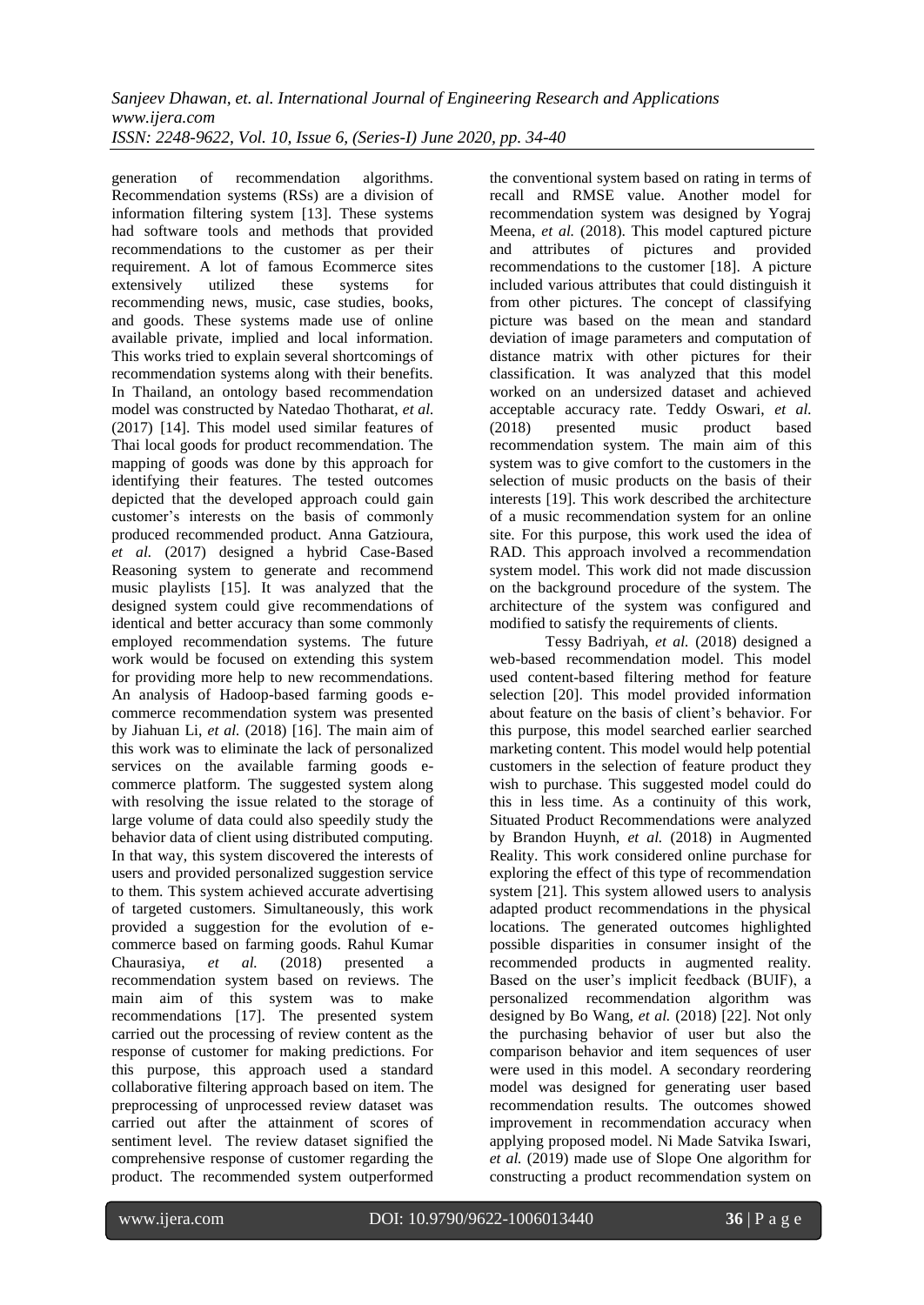e-commerce platform as per the requirements of customers [23]. In the presented algorithm, the input rating was provided on the basis of the domain ontology of the product. There could be more variation in the suggestions (or recommendations). These variations could increase with the increased interest of customers. The future work would be focused on implementing this technique on ecommerce platforms. Hence, efficiency of this approach could be assessed by employing more applicable data. A new product recommendation system was designed by Udom Janjarassuk, *et al.* (2019). This system was based on genetic algorithm [24]. The main aim of this system was to locate the optimum suggestion for a

mixture of merchandise to the users. The model was evaluated on the basis of user's choices and merchandise needs along with attribute ratings from the product specialists. The testing of this system was done using a review from recommendation of energy unit election for recording studio. One more attempt had been made to build a recommendation model by Phan Duy Hung, *et al.* (2019). The main aim of this work was to present a new study in data visualization, level of measure with the help of heuristics [25]. It was noticed that a user-collaborate filtering approach could make better use of data rather than itemcollaborate approach.

| Author                        | Year | Description                                                                                                                                                                                                                                                                                                           | Outcome                                                                                                                                                                                                                                       |
|-------------------------------|------|-----------------------------------------------------------------------------------------------------------------------------------------------------------------------------------------------------------------------------------------------------------------------------------------------------------------------|-----------------------------------------------------------------------------------------------------------------------------------------------------------------------------------------------------------------------------------------------|
| M. Vamsee Krishna<br>Kiran    | 2017 | This approach efficiently rated the product<br>on the basis of its technological<br>specification. For this purpose, this<br>approach analyzed the multiple consumer<br>reviews. The extraction of these reviews<br>was carried out from various e-commerce<br>sites.                                                 | The future work would be<br>focused on extracting<br>particular reviews from<br>different E-Commerce sites<br>and blogs that especially<br>considered electronic tools                                                                        |
| Nishigandha<br>Karbhari, etal | 2017 | These models discovered optimum solutions<br>that could remain hidden otherwise. The<br>analysis carried out on the recommendation<br>system was implemented in college campus.<br>This analysis provided recommendations for<br>helping students in getting jobs in<br>companies in the minimum possible<br>duration | This analysis provided<br>recommendations for helping<br>students in getting jobs in<br>companies in the minimum<br>possible duration. This system<br>could be used to get results by<br>considering the needs of<br>companies and employees. |
| Kunal Shah                    | 2017 | This work also described the current<br>generation of recommendation algorithms.<br>Recommendation systems (RSs) are a<br>division of information filtering system                                                                                                                                                    | These systems made use of<br>online available private,<br>implied and local information.<br>This works tried to explain<br>several shortcomings of<br>recommendation systems<br>along with their benefits                                     |
| Natedao Thotharat             | 2017 | This model used similar features of Thai<br>local goods for product recommendation.<br>The mapping of goods was done by this<br>approach for identifying their features                                                                                                                                               | The tested outcomes depicted<br>that the developed approach<br>could gain customer's<br>interests on the basis of<br>commonly produced<br>recommended product                                                                                 |
| Anna Gatzioura                | 2017 | It was analyzed that the designed system<br>could give recommendations of identical<br>and better accuracy than some commonly<br>employed recommendation systems                                                                                                                                                      | The future work would be<br>focused on extending this<br>system for providing more<br>help to new recommendations                                                                                                                             |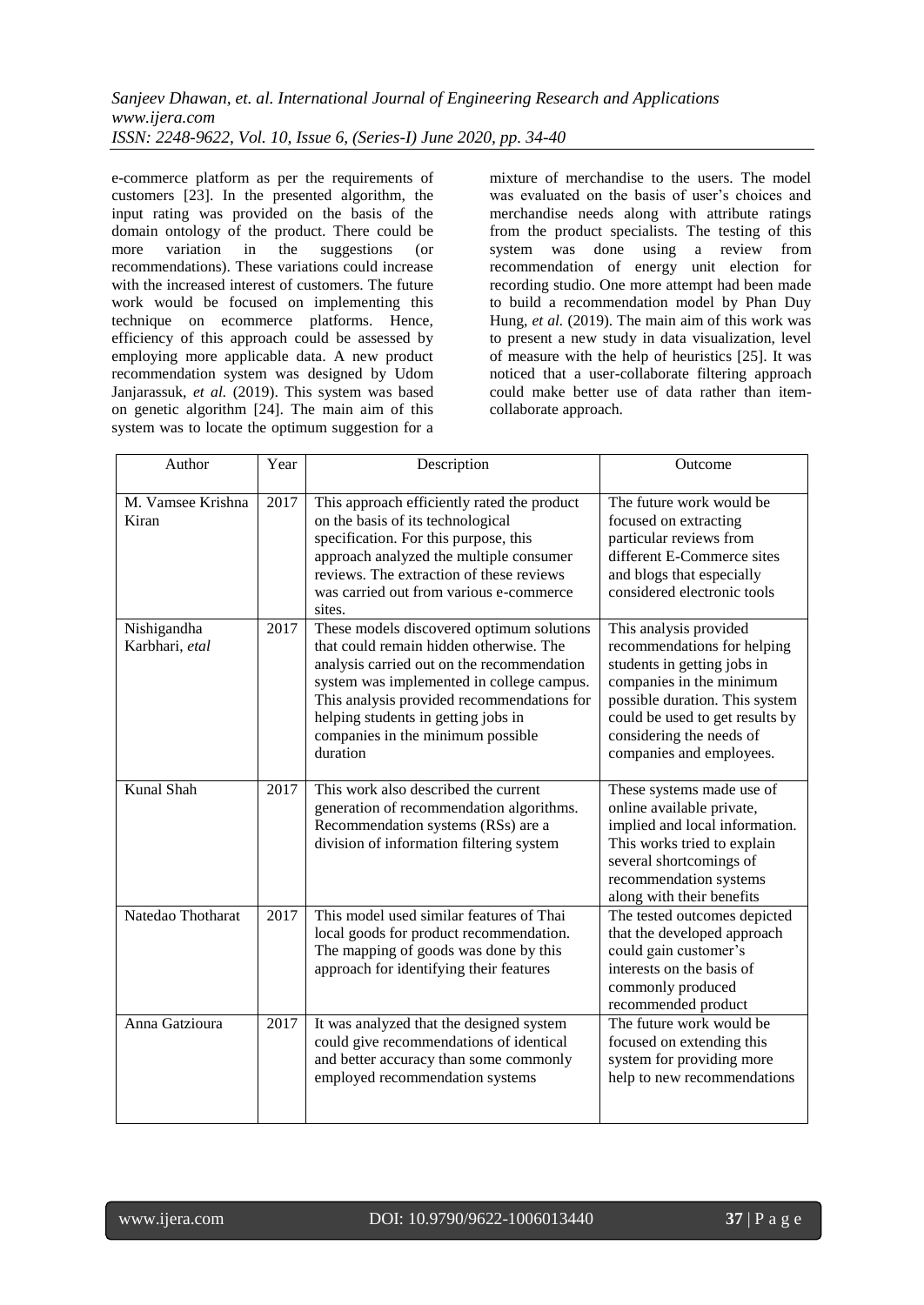*Sanjeev Dhawan, et. al. International Journal of Engineering Research and Applications www.ijera.com*

| Jiahuan Li                | 2018 | The main aim of this work was to eliminate<br>the lack of personalized services on the<br>available farming goods e-commerce<br>platform.                                                                                                                                                  | This system achieved accurate<br>advertising of targeted<br>customers. Simultaneously,<br>this work provided a<br>suggestion for the evolution<br>of e-commerce based on<br>farming goods.                                           |
|---------------------------|------|--------------------------------------------------------------------------------------------------------------------------------------------------------------------------------------------------------------------------------------------------------------------------------------------|--------------------------------------------------------------------------------------------------------------------------------------------------------------------------------------------------------------------------------------|
| Rahul Kumar<br>Chaurasiya | 2018 | The presented system carried out the<br>processing of review content as the response<br>of customer for making predictions. For this<br>purpose, this approach used a standard<br>collaborative filtering approach based on<br>item                                                        | The review dataset signified<br>the comprehensive response<br>of customer regarding the<br>product. The recommended<br>system outperformed the<br>conventional system based on<br>rating in terms of recall and<br><b>RMSE</b> value |
| Yograj Meena              | 2018 | A picture included various attributes that<br>could distinguish it from other pictures. The<br>concept of classifying picture was based on<br>the mean and standard deviation of image<br>parameters and computation of distance<br>matrix with other pictures for their<br>classification | It was analyzed that this<br>model worked on an<br>undersized dataset and<br>achieved acceptable accuracy<br>rate                                                                                                                    |
| Teddy Oswari              | 2018 | The main aim of this system was to give<br>comfort to the customers in the selection of<br>music products on the basis of their interests                                                                                                                                                  | This work did not made<br>discussion on the background<br>procedure of the system. The<br>architecture of the system was<br>configured and modified to<br>satisfy the requirements of<br>clients                                     |
| Tessy Badriyah            | 2018 | This model used content-based filtering<br>method for feature selection. This model<br>provided information about feature on the<br>basis of client's behavior                                                                                                                             | This model would help<br>potential customers in the<br>selection of feature product<br>they wish to purchase. This<br>suggested model could do this<br>in less time                                                                  |
| <b>Brandon Huynh</b>      | 2018 | This work considered online purchase for<br>exploring the effect of this type of<br>recommendation system. This system<br>allowed users to analysis adapted product<br>recommendations in the physical locations                                                                           | The generated outcomes<br>highlighted possible<br>disparities in consumer insight<br>of the recommended products<br>in augmented reality                                                                                             |
| Ni Made Satvika<br>Iswari | 2019 | In the presented algorithm, the input rating<br>was provided on the basis of the domain<br>ontology of the product. There could be<br>more variation in the suggestions (or<br>recommendations). These variations could<br>increase with the increased interest of<br>customers            | There could be more variation<br>in the suggestions (or<br>recommendations). These<br>variations could increase with<br>the increased interest of<br>customers                                                                       |
| Udom Janjarassuk          | 2019 | The main aim of this system was to locate<br>the optimum suggestion for a mixture of<br>merchandise to the users. The model was<br>evaluated on the basis of user's choices and<br>merchandise needs along with attribute<br>ratings from the product specialists                          | The testing of this system was<br>done using a review from<br>recommendation of energy<br>unit election for recording<br>studio                                                                                                      |

*ISSN: 2248-9622, Vol. 10, Issue 6, (Series-I) June 2020, pp. 34-40*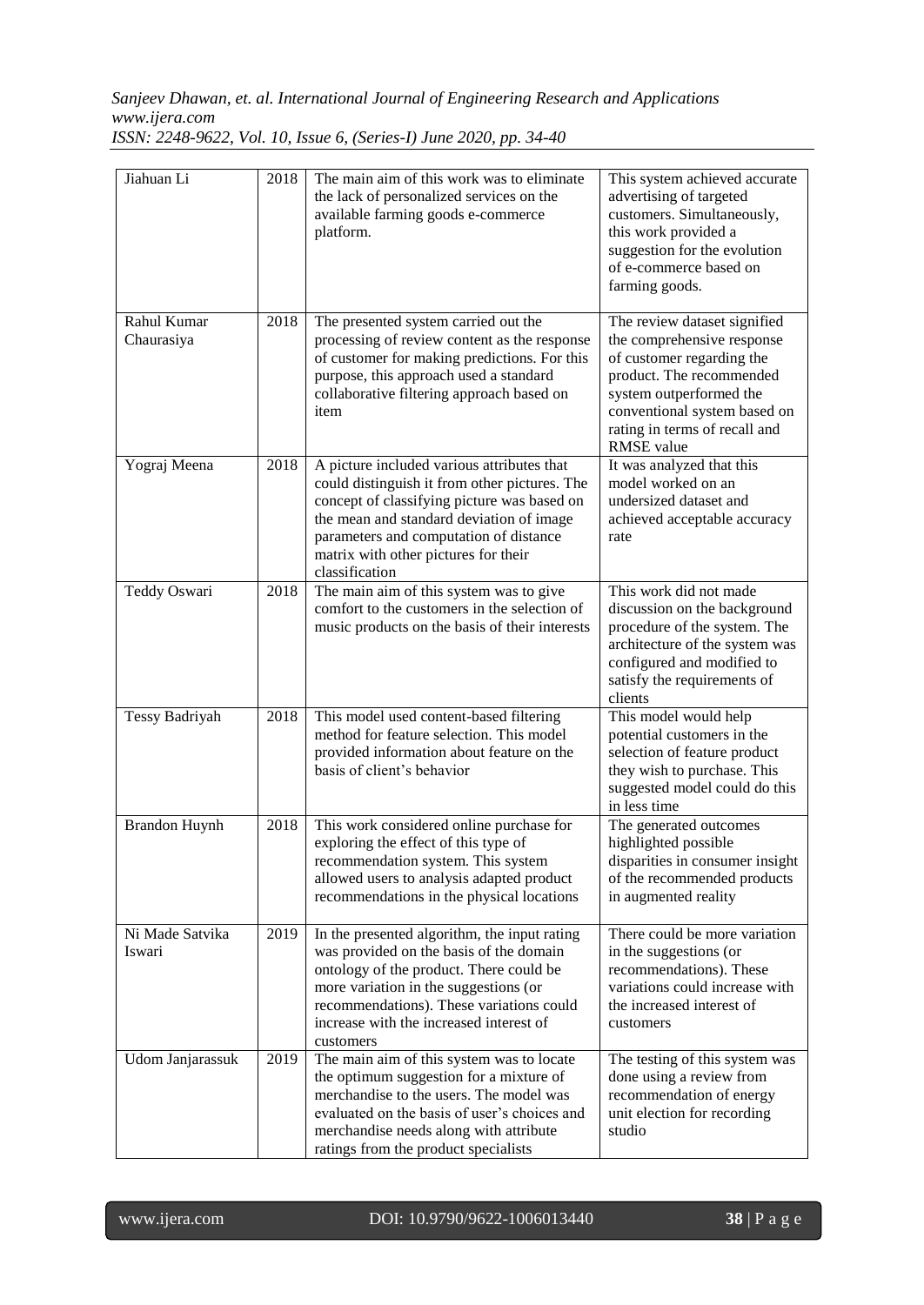*Sanjeev Dhawan, et. al. International Journal of Engineering Research and Applications www.ijera.com ISSN: 2248-9622, Vol. 10, Issue 6, (Series-I) June 2020, pp. 34-40*



**Figure 1: Voting Classification[3]**

#### **III. CONCLUSION**

It is concluded that various techniques are developed to design efficient recommendation systems. The efficient recommendation systems are based machine learning algorithms. The recommendation systems have three phases which are data pre-processing, feature extraction and classification. It is analyzed that existing recommendation systems give low accuracy. In future, voting classification method will be designed which give high accuracy. The proposed technique can improved using ensemble classification algorithm

#### **REFERENCES**

- [1]. Alexandrin Popescu and Lyle H. Ungar, David M. Pennock and Steve Lawrence," Probabilistic Models for Unified Collaborative and Content-Based Recommendation in Sparse-Data Environments", POPESCUL ET Al, volume 4, issue 12, pp- 16-22, 2001.
- [2]. Greg Linden, Brent Smith, and Jeremy York, "Amazon.com Recommendations Item-to-Item Collaborative Filtering", IEEE Computer Society, volume 28, issue 5, pp- 1634-1639, 2003.
- [3]. Jun Wang, Arjen P. de Vries, Marcel J.T. Reinders, "Unifying Userbased and Itembased Collaborative Filtering Approaches by Similarity Fusion", ACM Publications, volume 13, issue 74, pp- 532-538, 2006.
- [4]. Sergio Cleger-Tamayo, Juan M. Fern´andez-Luna, and Juan F. Huete, "A New Criteria for Selecting Neighborhood in Memory-Based Recommender Systems", Springer-Verlag Berlin Heidelberg, volume 16, issue 9, pp-258-267, 2011.
- [5]. Pasquale Lops, Marco de Gemmis and Giovanni Semeraro, "Content-based Recommender Systems: State of the Art and Trends", Springer, volume 32, issue 8, pp-409-416, 2011.
- [6]. Bin Xiao, E. Aimeur, J.M. Fernandez, "PCFinder: an intelligent product recommendation agent for e-commerce", IEEE International Conference on E-Commerce, CEC, volume 52, issue 69, pp. 334-345, 2003.
- [7]. Liu Guo-rong, Zhang Xi-zheng, "Collaborative Filtering Based Recommendation System for Product Bundling", International Conference on Management Science and Engineering, volume 15, issue 19, pp. 337-346, 2006.
- [8]. Yangming Zhang, Jiayin Qi, Huaying Shu, Jiantong Cao, "Personalized product recommendation based on customer value hierarchy", IEEE International Conference on Systems, Man and Cybernetics, volume 8, issue 44, pp. 1007-1015, 2007.
- [9]. Silvana Aciar, Debbie Zhang, Simeon Simoff, John Debenham, "Informed Recommender: Basing Recommendations on Consumer